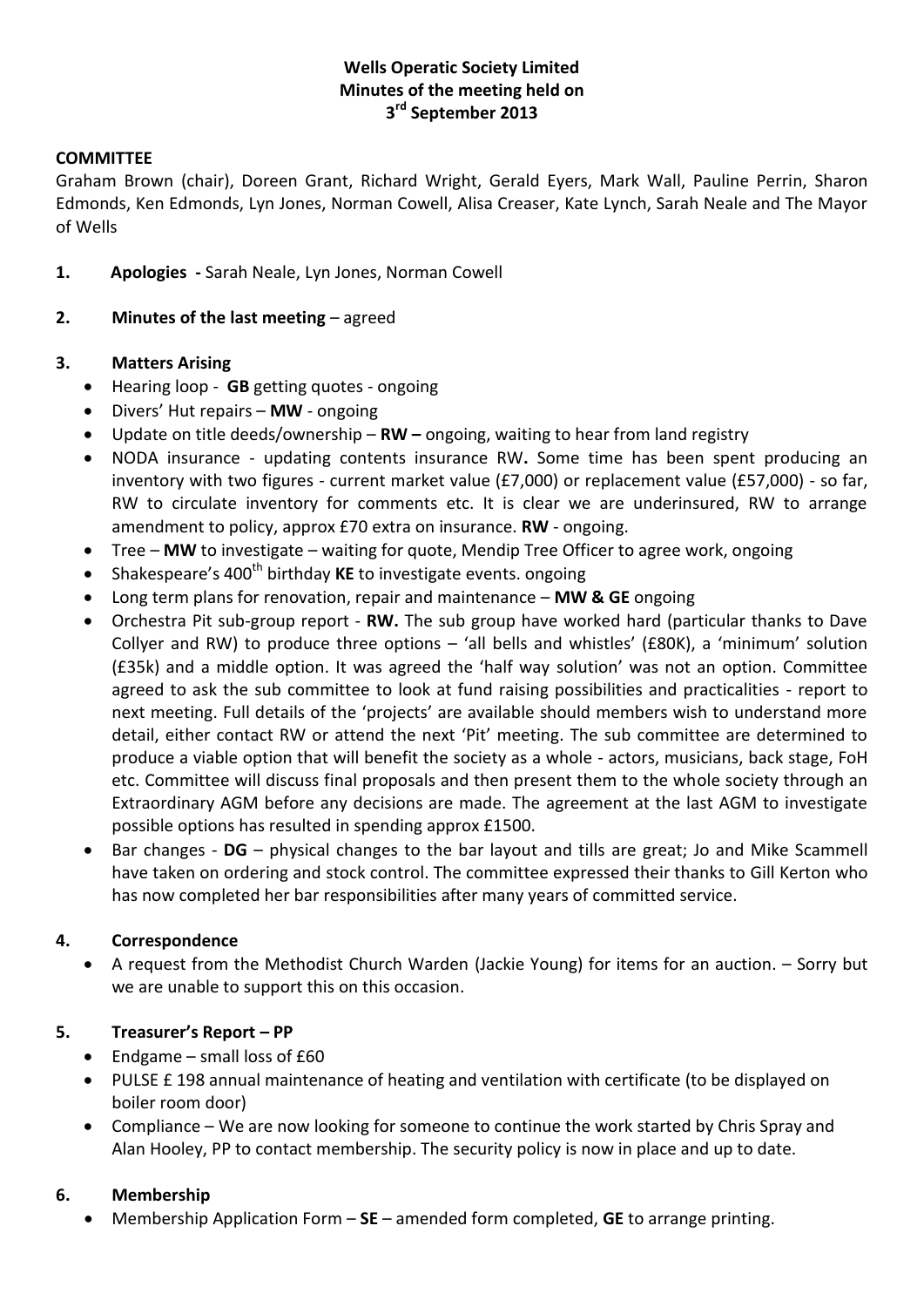- Dinner Dance, date to set **GE** spoken to Louise baker who is investigating options.
- AGM date Friday 21<sup>st</sup> March, 7.30 for 8pm
- New Members none

### **7. Publicity**

• Night in the Town – Thurs 12<sup>th</sup> Sept. Agreed to support. **GE** to produce fliers for PJ and Rumours. **DG** to coordinate distribution.

## **8. Theatre Renovations**

Dimmer has been changed in the bar

## **9. Production/Trifold/Hire**

**Year Show Targets – GE** new targets discussed and agreed.

- **July 26 and 27 2013 –** *Endgame* –review wow! high commitment, well done to all involved
- **September 11th – 14th 2013**  *Pajama Game* **AH -** Directing, **Sheila Ross –** MD, **Carol Applegate –** Choreography, **GB** - Lighting, **PR** - Sound, **Chris Spray** - Stage Manager, Budget – **agreed**, Ticket price - **£12 & £9**, Rehearsal schedule - **agreed**
- **October 23rd – 26th 2013** *Rumours* by Neil Simon **DG -** Directing**, MW –** Set Design, **Georgia Wall** Stage Manager, **Bill Hayward** - Lighting & Sound, **Sophie and Emma Longley** - Props, **Tina Eyers** – Prompt, Budget set, Ticket price – **£9, £7**. Rehearsal schedule - **agreed**
- **December 14th – 21st 2013** *Goldilocks and the Three Bears* **– SE -** Directing**, Nick Barlow** MD**, Vicky Orman -** Producer**, Charlie Watkins** - SM**, Sarah Briton** - Costume, **Cast** - Adult Choreography, **Ella Upham** - Children's choreographer, **GB** - Lighting, **PR** - Sound - ?, **FB** - Prompt -, **Lesley Ricketts** - Props, Budget – set, Ticket price – **£10, £7**, Rehearsal schedule – **agreed**
- **March 26th – 29th 2014** a Play? Any volunteers? GE is considering 'Stepping Out'.
- **May 19th – 24th 2014 –** *Into the Woods* **Lois Harbinson –** Directing, **GB** Producing**, Sheila Ross -** MD, **Catherine Tucker –** SM, **SN** - Choreography, **Louise Baker** - Costumes**, GB** - Lighting**, GB** - Sound**, Emma Longley** - Props**,** Budget – TBA, Ticket Price – TBA, Rehearsal schedule - TBA
- **September 24th - 27th 2014** Play or musical? Any volunteers?
- **December 13th - 20th 2014** Pantomime? Any volunteers?
- **March 2015** a play Any volunteers?
- **May 2015** *- Spend Spend Spend,* **Brian Epps –** Directing, **?** Producing**, ? Sheila Ross -** MD,**? –** SM,**?**  Choreography, **? -** Costumes**,?** - Lighting**,?** - Sound**,?** - Props**,** Budget – TBA, Ticket Price – TBA, Rehearsal schedule - TBA
- **May 2016 Ken Edmonds** has suggested that we consider *Kiss Me Kate* as this is the 400<sup>th</sup> year after Shakespeare's death. Other Shakespeare productions might also be considered for this year. **Ongoing.**

### **10. Training - ntr**

# **11. Show Reviews**

- **The Three Musketeers** GE Lyme Regis performed by Barbershopera absolutely amazing, funny, witty and clever – a must see (check them out on YouTube)
- **Avenue Q** AC Weston SM Sunshine Productions amazing 'amateur' puppet work, very good and professional.
- **Bouncers**  DG Liverpool Royal Court Theatre, a really good play, very well done.
- **Barnum**  GB Chichester in the rigid tent, very cleaver and skilful circus abilities. Actor who played Barnum was fantastic.